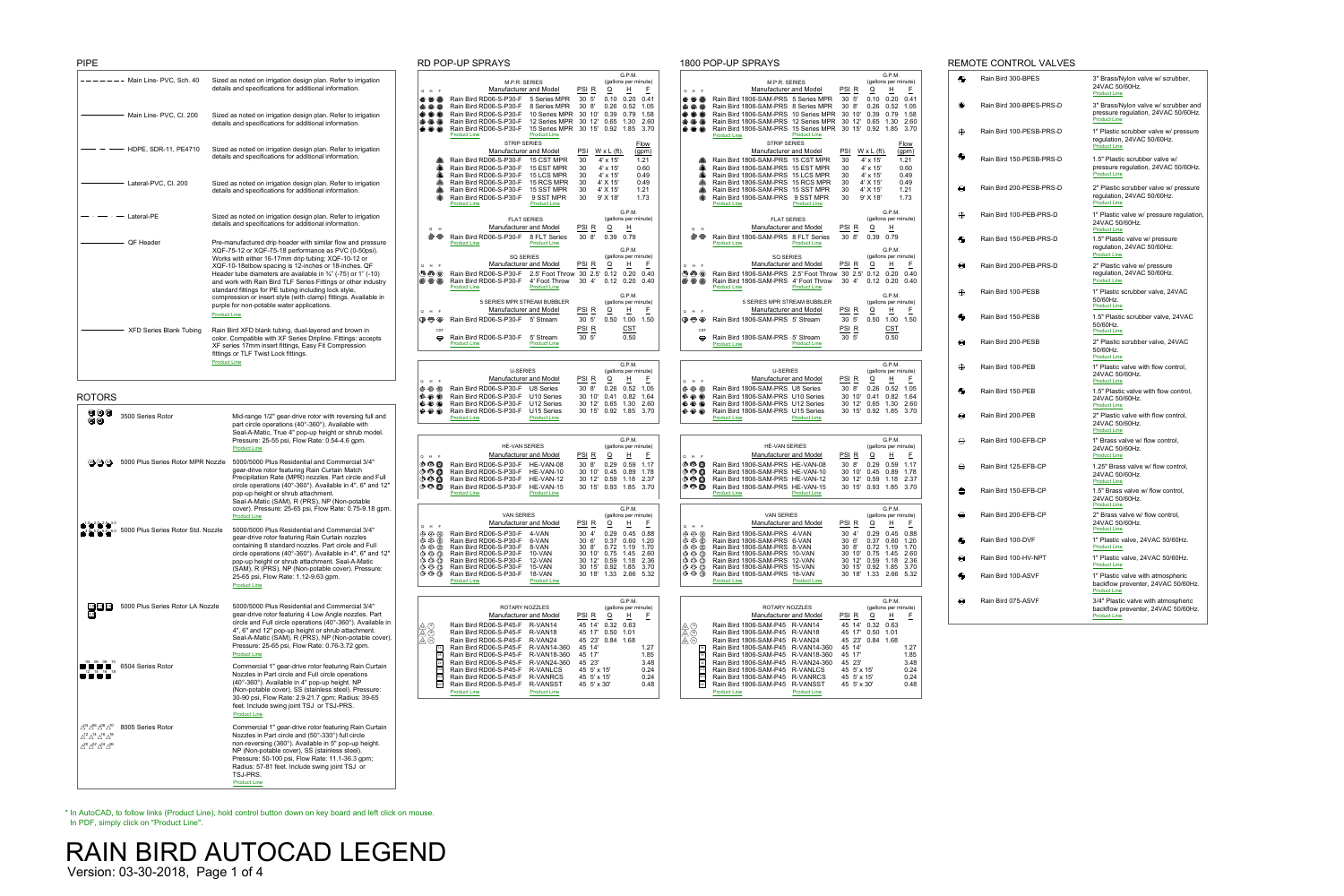| Rain Bird 33-DLRC<br>Size to inlet.<br><b>Product Line</b><br>Rain Bird 44-NP<br>1" Brass Quick-Coupling Valve,<br>☎<br>Locking Non-Potable Purple<br>Include swing joint TSJ or<br>TSJ-PRS. Size to inlet.<br><b>Product Line</b><br>$\bullet$<br>Rain Bird 5-NP<br>1" Brass Quick-Coupling Valve,<br>Locking Non-Potable Purple<br>Include swing joint TSJ or<br>TSJ-PRS. Size to inlet.<br><b>Product Line</b><br>$\bullet$<br>Rain Bird 5-LRC<br>1" (26/34) Locking Rubber<br>Cover, 1-Piece Body.<br>Include swing joint TSJ or<br>TSJ-PRS. Size to inlet.<br><b>Product Line</b><br>O<br>Rain Bird 7<br>Locking Non-Potable Purple<br>Include swing joint TSJ or<br>TSJ-PRS. Size to inlet.<br><b>Product Line</b> |  | Rain Bird 33-DNP | 3/4" Quick-Coupling Valve, Purpl<br>Rubber Cover, and 2-Piece Body<br>Include swing joint TSJ or<br>TSJ-PRS. Size to inlet.<br><b>Product Line</b> |
|--------------------------------------------------------------------------------------------------------------------------------------------------------------------------------------------------------------------------------------------------------------------------------------------------------------------------------------------------------------------------------------------------------------------------------------------------------------------------------------------------------------------------------------------------------------------------------------------------------------------------------------------------------------------------------------------------------------------------|--|------------------|----------------------------------------------------------------------------------------------------------------------------------------------------|
|                                                                                                                                                                                                                                                                                                                                                                                                                                                                                                                                                                                                                                                                                                                          |  |                  | 3/4" (20/27) Double Track Key Lu<br>Locking Rubber Cover, 2-Piece E<br>Include swing joint TSJ or TSJ-PI                                           |
|                                                                                                                                                                                                                                                                                                                                                                                                                                                                                                                                                                                                                                                                                                                          |  |                  | Rubber Cover, and 2-Piece Body                                                                                                                     |
|                                                                                                                                                                                                                                                                                                                                                                                                                                                                                                                                                                                                                                                                                                                          |  |                  | Rubber Cover, and 2-Piece Body                                                                                                                     |
|                                                                                                                                                                                                                                                                                                                                                                                                                                                                                                                                                                                                                                                                                                                          |  |                  |                                                                                                                                                    |
|                                                                                                                                                                                                                                                                                                                                                                                                                                                                                                                                                                                                                                                                                                                          |  |                  | 1.5" Brass Quick-Coupling Valve,<br>Rubber Cover, and 2-Piece Body                                                                                 |

Quick-Coupling Valve, Purple er Cover, and 2-Piece Body. de swing joint TSJ or niciude swirig joint 135<br>TSJ-PRS. Size to inlet.<br><u>[Product Line](http://www.rainbird.com/landscape/products/valves/quickCouplingValves.htm)</u>

> (20/27) Double Track Key Lug, ing Rubber Cover, 2-Piece Body. de swing joint TSJ or TSJ-PRS.

|                              | <b>CONTROLLERS</b>                  |                                                                                                                                                                                                                                                                                                                                |                         | <b>DECODERS</b>      |                                                                                                                                                                                                                                               |
|------------------------------|-------------------------------------|--------------------------------------------------------------------------------------------------------------------------------------------------------------------------------------------------------------------------------------------------------------------------------------------------------------------------------|-------------------------|----------------------|-----------------------------------------------------------------------------------------------------------------------------------------------------------------------------------------------------------------------------------------------|
| $\overline{C}$               | Rain Bird ESP-LXD + (2) ESPLXD-SM75 | 200 station controller with Flow Sensing, 2-Wire<br>technology. 75 station expansion modules for a<br>maximum of 200 stations. Base model-50 stations,<br>plastic cabinet. Metal and stainless steel cabinet<br>with optional pedestal mount are available.<br><b>Product Line</b>                                             | $\langle$ [-1 $\rangle$ | FD-101TURF           | Rain Bird FD-101TURF Field Decoder for Two-Wire<br>system. Install in valve box for valve. Operates one<br>valve/solenoid. Use line surge protection as per<br>manufacturer's directions.<br><b>Product Line</b>                              |
| C                            | Rain Bird ESP-LXMEF+ (3) ESPLXMSM12 | 48 station controller with Flow Sensing,<br>Conventional wire. Base model-12 stations with<br>expansion modules (4, 8 and 12 stations) for<br>maximum of 48 stations, plastic cabinet. Metal and<br>stainless steel cabinet with optional pedestal mount.                                                                      | $1-2$                   | FD-102TURF           | Rain Bird FD-102TURF Field Decoder for Two-Wire<br>system. Install in valve box for valve. Operates one<br>valve/solenoid or one pair of valves. Use line surge<br>protection as per manufacturer's directions.<br><b>Product Line</b>        |
| $\overline{C}$               | Rain Bird ESP-4SMTEI                | <b>Product Line</b><br>22 station indoor or outdoor controller, Conventional<br>wire, plastic cabinet. Expansion modules (ESPSM3<br>and ESPSM6). ET base controller measuring<br>on-site rainfall, cycle-soak, Grow-in watering option,<br>rainfall and cold weather shut-down, 2 watering                                     | $\sqrt{2}$              | FD-202TURF           | Rain Bird FD-202TURF Field Decoder for Two-Wire<br>system. Install in valve box for valve. Operates two<br>valve/solenoids or two pairs of valves. Use line surge<br>protection as per manufacturer's directions.<br><b>Product Line</b>      |
| IC.                          | Rain Bird ESP-TM2                   | windows per zone.<br><b>Product Line</b><br>4-12 stations, conventional wire, plastic cabinet,                                                                                                                                                                                                                                 | 4                       | FD-401TURF           | Rain Bird FD-401TURF Field Decoder for Two-Wire<br>system. Install in valve box for valve. Operates up to four<br>valves/solenoids. Use line surge protection as per<br>manufacturer's directions.                                            |
|                              |                                     | remote accessory port. Seasonal adjust, sensory<br>bypass. Contractor default program save and restore.<br><b>Product Line</b>                                                                                                                                                                                                 | $\langle 6 \rangle$     | FD-601TURF           | <b>Product Line</b><br>Rain Bird FD-601TURF Field Decoder for Two-Wire                                                                                                                                                                        |
| IC.                          | Rain Bird ESP-Me                    | 4-22 stations, conventional wire, plastic cabinet.<br>4 individual programs, with 6 independent start time<br>per program. Seasonal adjust, sensory bypass.<br>Contractor default program save and restore.<br><b>Product Line</b>                                                                                             |                         |                      | system. Install in valve box for valve. Operates up to six<br>valve/solenoids. Use line surge protection as per<br>manufacturer's directions.<br><b>Product Line</b>                                                                          |
| ĹÑĶ                          | Rain Bird LNK-WiFi                  | Allows users to remotely access Rain Birds ESP-Me<br>or ESP-TM2 irrigation controllers via Apple iOS8 or<br>Android 4.4 (KitKat) (or later) compatible phones                                                                                                                                                                  |                         | Rain Bird LSP-1TURF  | Line surge protection decoder connected directly to the<br>ground rod or ground plate.<br><b>Product Line</b>                                                                                                                                 |
| $\langle \mathbb{S} \rangle$ | Rain Bird WR2-RFC                   | with access to the internet.<br><b>Product Line</b><br>Wireless Rain and Freeze Sensor Combo, includes<br>1 receiver and 1 rain/freeze sensor transmitter.                                                                                                                                                                     | (SD)                    | Rain Bird SD-210TURF | Sensor decoder interfacing signal line and analog or<br>digital decoders.<br><b>Product Line</b>                                                                                                                                              |
|                              |                                     | <b>Product Line</b>                                                                                                                                                                                                                                                                                                            |                         | <b>FLOW SENSORS</b>  |                                                                                                                                                                                                                                               |
| $\langle \mathsf{S} \rangle$ | Rain Bird WR2-RFC-48                | Wireless Rain and Freeze Sensor Combo with<br>48-hour Automatic Hold. Includes 1 receiver and 1<br>rain/freeze sensor transmitter. Available in CA only.<br><b>Product Line</b>                                                                                                                                                | (FS)                    | Rain Bird FS-100-P   | 1" Flow Sensor for use with Rain Bird ESP-LXD, ESP-LXMEF,<br>Maxicom, Site Control, and IQ3 Central Control Systems, Plastic<br>(PVC) Model. Suggested Operating Range of 5.4GPM to 53.9 GPM.                                                 |
| C                            | Rain Bird ESP-9V                    | 9V Battery-Operated Controller, 1-6 stations, with<br>large LCD display, IP68 certification for protection<br>against dust & water intrusion, 6 independent start<br>times per zone, 4 watering day options per zone,<br>and master valve/pump-start circuit (multi-zone<br>units only). Requires Rain Bird latching solenoid. | (FS)                    | Rain Bird FS-150-P   | <b>Product Line</b><br>1.5" Flow Sensor for use with Rain Bird ESP-LXD, ESP-LXMEF,<br>Maxicom, Site Control, and IQ3 Central Control Systems, Plastic<br>(PVC) Model. Suggested Operating Range of 5.0 GPM to 100 GPM.<br><b>Product Line</b> |
| $\overline{C}$               | Rain Bird TBOS-II                   | <b>Product Line</b><br>9V Battery-Operated Controller, 1-6 stations, with<br>IP68 certification for protection against dust & water<br>intrusion, 3 independent programs, 8 start times per                                                                                                                                    | (FS)                    | Rain Bird FS-200-P   | 2" Flow Sensor for use with Rain Bird ESP-LXD, ESP-LXMEF,<br>Maxicom, Site Control, and IQ3 Central Control Systems, Plastic<br>(PVC) Model. Suggested Operating Range of 10 GPM to 200 GPM.<br><b>Product Line</b>                           |
|                              |                                     | program and independent station operation. Use<br>with TBOS2FTUS Field Transmitter. Requires Rain<br>Bird latching solenoid.<br><b>Product Line</b>                                                                                                                                                                            | (FS)                    | Rain Bird FS-300-P   | 3" Flow Sensor for use with Rain Bird ESP-LXD, ESP-LXMEF,<br>Maxicom, Site Control, and IQ3 Central Control Systems, Plastic<br>(PVC) Model. Suggested Operating Range of 20 GPM to 300 GPM.<br><b>Product Line</b>                           |
|                              | <b>CENTRAL CONTROLS</b>             |                                                                                                                                                                                                                                                                                                                                | (FS)                    | Rain Bird FS-400-P   | 4" Flow Sensor for use with Rain Bird ESP-LXD, ESP-LXMEF,<br>Maxicom, Site Control, and IQ3 Central Control Systems, Plastic<br>(PVC) Model. Suggested Operating Range of 40 GPM to 500 GPM.<br><b>Product Line</b>                           |
| $\{C\}$                      | Rain Bird IQ3 Cloud                 | Refer to online configurator at www.rainbird.com/iq - click<br>on "Components" button or Call local Rain Bird<br>Representative for specification support on IQ3 Cloud,<br>Enterprise or Desktop versions.<br><b>Product Line</b>                                                                                              | (FS)                    | Rain Bird FS-100-B   | 1" Flow Sensor for use with Rain Bird ESP-LXD, ESP-LXMEF,<br>Maxicom, Site Control, and IQ3 Central Control Systems, Brass<br>Model. Suggested Operating Range of 2.0 GPM to 40.0 GPM.<br><b>Product Line</b>                                 |
| (C)                          | <b>Rain Bird Site Control</b>       | Call Local Rain Bird Representative for specification<br>support.<br><b>Product Line</b>                                                                                                                                                                                                                                       | (FS)                    | Rain Bird FS-150-B   | 1.5" Flow Sensor for use with Rain Bird ESP-LXD, ESP-LXMEF,<br>Maxicom, Site Control, and IQ3 Central Control Systems, Brass                                                                                                                  |
| C.                           | Rain Bird Maxicom v4.4              | Call Local Rain Bird Representative for specification                                                                                                                                                                                                                                                                          |                         |                      | Model. Suggested Operating Range of 2.0 GPM to 82.6 GPM.<br><b>Product Line</b>                                                                                                                                                               |

|     | <b>WEATHER STATIONS</b>                 |                                                                                                                                                                                                                                                                              |  |
|-----|-----------------------------------------|------------------------------------------------------------------------------------------------------------------------------------------------------------------------------------------------------------------------------------------------------------------------------|--|
| ∥ws | Rain Bird WS-PRO-LT-WLS                 | Maxicom, SiteControl, IQ, or Weather Reach Server.<br>Collects and stores weather data from field locations.<br>Wireless model, Solar Powered. Wireless connection<br>with Central Controller via 916 MHz radio (only available<br>in US and Canada).<br><b>Product Line</b> |  |
| ∥WŚ | Rain Bird WS-PRO2-PHS                   | Maxicom, SiteControl, IQ, or Weather Reach Server.<br>Collects and stores weather data from field locations.<br>Phone Connect, Solar Power Model. Dial up Phone<br>modem for phone communication with Central Controller,<br>Solar Powered.<br><b>Product Line</b>           |  |
|     | In PDF, simply click on "Product Line". | * In AutoCAD, to follow links (Product Line), hold control button down on key board and left click on mouse.                                                                                                                                                                 |  |
|     |                                         | N BIRD AUTOCAD LEGEND                                                                                                                                                                                                                                                        |  |

C Rain Bird Maxicom v4.4 Call Local Rain Bird Representative for specification

Cail Locai<br>support.<br>[Product Line](http://www.rainbird.com/landscape/products/central/maxicom.htm)

# WEATHER STATIONS

## QUICK COUPLERS

**RAIN BIRD AUTO**<br>Version: 03-30-2018, Page 2 of 4

# Maxiconi, Site Control, and iQS Central Control Systems, Plastic<br>(PVC) Model. Suggested Operating Range of 5.4GPM to 53.9 GPM. Maxiconi, Site Control, and iQS Central Control Systems, Plastic<br>(PVC) Model. Suggested Operating Range of 5.0 GPM to 100 GPM.

Maxicom, Site Control, and iQS Central Control Systems, Bras<br>Model. Suggested Operating Range of 2.0 GPM to 82.6 GPM.<br>[Product Line](http://www.rainbird.com/landscape/products/flowsensors/flowSensors.htm) Product Line<br>
Rain Bird FS-200-B 2" Flow Sensor for use with Rain Bird ESP-LXD, ESP-LXMEF, Maxicom, Site Control, and IQ3 Central Control Systems, Brass Maxiconi, Site Control, and TOS Central Control Systems, Bra<br>Model. Suggested Operating Range of 4.9 GPM to 294 GPM.<br>Pr[oduct](http://www.rainbird.com/landscape/products/flowsensors/flowSensors.htm) Lin[e](http://www.rainbird.com/landscape/products/flowsensors/flowSensors.htm)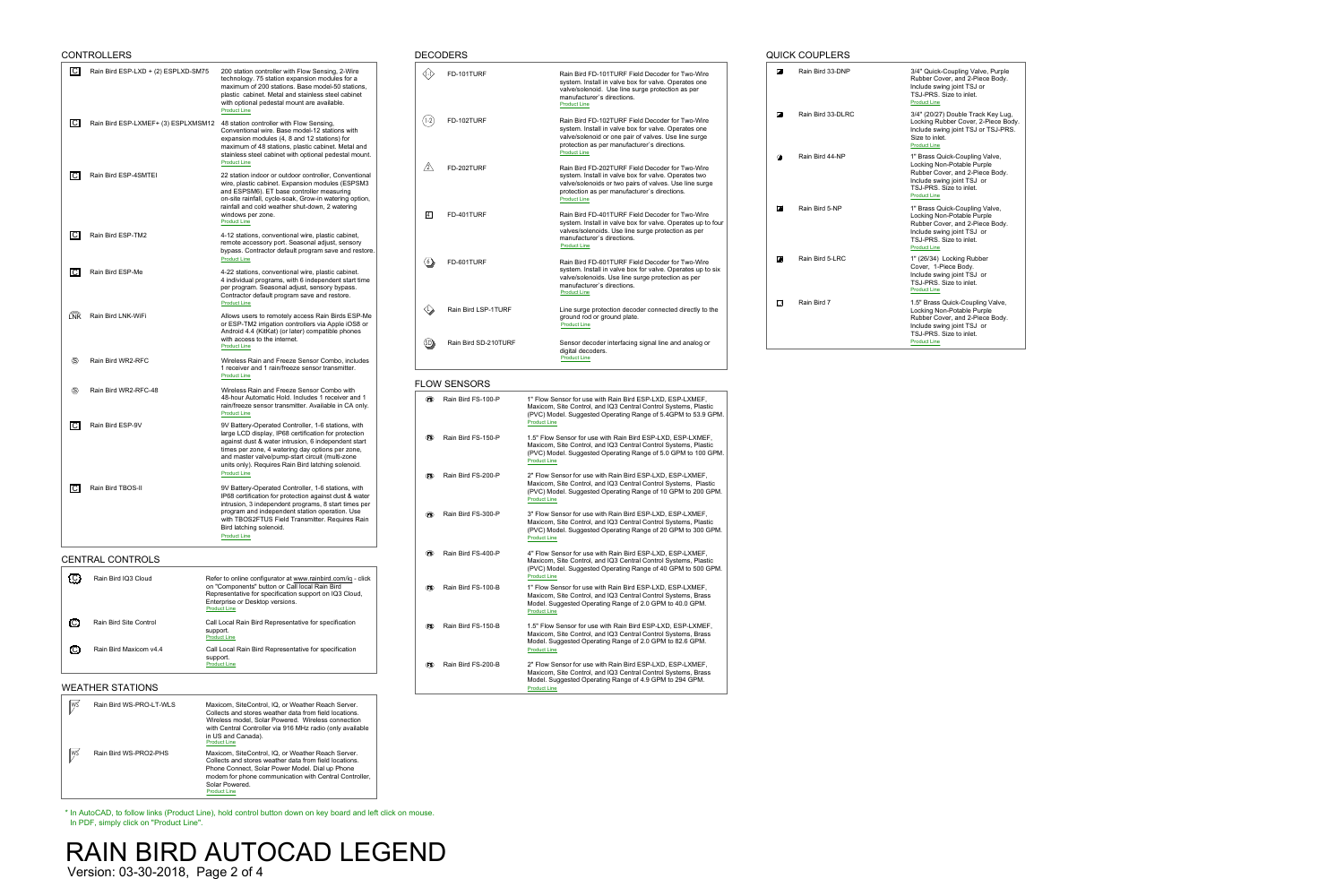|  | 1/4" Dripline                   | Rain Bird 1/4" landscape dripline for on-surface applications for<br>watering pots and container gardens.<br>Operating pressure; 10-40psi; Required filtration-200 mesh.<br>Flow rate-0.8gph; Spacing-6" and 12".<br>Fittings: 1/4" barbed fittings<br><b>Product Line</b>                                                                                                                                                                                |
|--|---------------------------------|-----------------------------------------------------------------------------------------------------------------------------------------------------------------------------------------------------------------------------------------------------------------------------------------------------------------------------------------------------------------------------------------------------------------------------------------------------------|
|  | <b>XFD</b><br>with QF header    | Rain Bird XFD Dripline with pressure compensation. Operating<br>pressure; 8.5-60psi; Required filtration-120 mesh. Flow rate 0.4,<br>0.6 and 0.9gph; Emitter spacing- 12" and 18". Fittings: XF series<br>17mm insert fittings, Easy Fit Compression Fittings or TLF<br><b>Twist Lock Fittings.</b><br><b>Product Line</b>                                                                                                                                |
|  | <b>XFCV</b><br>with QF header   | Rain Bird XFCV Dripline with pressure compensation and heavy<br>duty 3.5 psi check valve (8 feet) for on-surface applications.<br>Opening pressure-14.5 psi. Operating pressure; 20-60psi. Flow<br>rate 0.6 and 0.9gph; Emitter spacing- 12" and 18". Fittings: XF<br>series 17mm insert fittings, Easy Fit Compression Fittings or<br><b>TLF Twist Lock Fittings.</b><br><b>Product Line</b>                                                             |
|  | <b>XFS</b><br>with QF header    | Rain Bird XFS Dripline with Copper Shield Technology along with<br>pressure compensation for sub-surface applications.<br>Operating pressure; 8.5-60psi; Required filtration-120 mesh. Flow<br>rate 0.4, 0.6 and 0.9gph; Emitter spacing- 12", 18" and 24".<br>Fittings: XF series 17mm insert fittings, Easy Fit Compression<br>Fittings or TLF Twist Lock Fittings.<br><b>Product Line</b>                                                              |
|  | <b>XFS-CV</b><br>with QF header | Rain Bird XFS-CV Dripline with pressure compensation, Copper<br>Shield Technology and a heavy duty 4.3 psi check valve (10 feet)<br>for sub-surface applications without air/vacuum relief. Opening<br>pressure-14.5 psi. Operating pressure; 20-60psi. Flow rate: 0.4,<br>0.6 and 0.9gph; Emitter spacing: 12" and 18". Fittings: XF series<br>17mm insert fittings, Easy Fit Compression Fittings or TLF Twist<br>Lock Fittings.<br><b>Product Line</b> |

|                |                     |                                                             | POINT SOURCE EMITTERS, INDICATORS AND OUTLETS                                                                                                                                                                                                                                                                                                     |
|----------------|---------------------|-------------------------------------------------------------|---------------------------------------------------------------------------------------------------------------------------------------------------------------------------------------------------------------------------------------------------------------------------------------------------------------------------------------------------|
|                | $\triangle$         | PCT-05,07,10                                                | Rain Bird PCT Single Outlet Emitter Pressure<br>Compensating Threaded Low-Flow Bubblers. Offered in 5 GPH,<br>7 GPH, and 10 GPH models, with 1/2" FPT threaded inlet.<br>Light Brown = $5$ GPH, Violet = $7$ GPH, and Green = $10$ GPH.<br>Pressure range: 15-50psi; Required Filtration-100 mesh.<br><b>Product Line</b>                         |
|                | $\langle i \rangle$ | <b>OPERIND</b>                                              | Rain Bird Drip System Operation Indicator, stem rises 6" for clear<br>visibility when drip system is charged to a minimum of 20psi.<br>Includes 16" of 1/4" distribution tubing with connection fitting<br>pre-installed. VAN nozzle shall be completely shut-off.<br><b>Product Line</b>                                                         |
|                |                     | XBD-81                                                      | Rain Bird XBD-81 with eight XB-10 Xeri-Bug emitters at 1gph<br>each, with built-in 200 mesh filter. Flow range: 0-24gph per outlet;<br>Pressure range: 15-50psi.<br><b>Product Line</b>                                                                                                                                                           |
|                | $0.5$ 1.0 2.0       | XBT-0.5, 1.0, 2.0                                           | Rain Bird XBT-6 Six multi-outlet drip emitter/bubbler Six-Outlet,<br>Pressure Compensating, Drip Emitter. Flow rates of<br>0.5gph=blue, 1.0gph=black, and 2.0gph=red, at each emitter<br>outlet. Comes with 1/2" FPT Inlet x Barb Outlet.<br><b>Product Line</b>                                                                                  |
| $\overline{5}$ |                     | PC-05, PC-07, PC-10,<br>PC-12, PC-18, PC-24                 | Rain Bird PC-DIFF Single Outlet, PC Drip Emitter Single Outlet,<br>pressure compensating Drip Emitters with Self-Piercing Barb Inlet<br>and Diffuser Cap. Flow rate: 5gph=light brown; 7gph=violet;<br>10gph=green; 12gph=dark brown; 18gph=white; 24gph=orange.<br>Pressure range: 15-50psi; Required filtration-100 mesh<br><b>Product Line</b> |
|                |                     | -XB-05PC, 0.5 GPH<br>-XB-10PC, 1.0 GPH<br>-XB-20PC, 2.0 GPH | Pressure-compenating over the pressure range of 15-50 PSI<br>with consistent flow rate of [0.5 GPH - Blue] or [1.0 GPH -<br>Black] or [2.0 GPH - Red] over this pressure range.<br><b>Product Line</b>                                                                                                                                            |
|                |                     | <b>Rain Bird</b><br>RWS-B-C-SOCK                            | Root Watering System with 4.0" diameter x 36.0" long with<br>locking grate, semi-rigid mesh tube. Check Valve and Sand<br>Sock. Rain Bird bubbler option as indicated: 1401 0.25<br>gpm, 1402 0.5 gpm, 1404 1.0 gpm, 1408 2.0 gpm. Also available<br>in 18" and 10" height.<br><b>Product Line</b>                                                |
|                |                     |                                                             |                                                                                                                                                                                                                                                                                                                                                   |

|                                                          | <b>VALVE BOXES - VB SERIES</b>  |                                                                                                                                                                                                                                                     |                                | DRIP CONTROL ZONE KITS           |                                                                                                                                                                                                                                       | <b>DRIPLINE</b> |
|----------------------------------------------------------|---------------------------------|-----------------------------------------------------------------------------------------------------------------------------------------------------------------------------------------------------------------------------------------------------|--------------------------------|----------------------------------|---------------------------------------------------------------------------------------------------------------------------------------------------------------------------------------------------------------------------------------|-----------------|
| $\widehat{VB}$                                           | Rain Bird VB-7RND               | 7" round valve box with easy lift lid.<br>Lid colors: Green, Black and Purple.<br>Dimensions: 9.9"-bottom diameter x 9"h<br><b>Product Line</b>                                                                                                     | $\blacksquare$                 | Rain Bird XCZ-100-PRB-COM        | Low-Medium Flow Control Zone Kit for<br>Commercial Applications. 1" Ball Valve with<br>1" PESB Valve and 1" Pressure Regulating<br>(40psi) Quick-Check Basket Filter. Flow<br>Range: 0.3gpm to 20gpm                                  |                 |
| $\bigcirc$                                               | Rain Bird VB-10RND              | 10" round valve box with easy lift lid.<br>Lid colors: Green, Black and Purple.<br>Beveled lid edge with optional stainless steel bolt<br>and clip.<br>Dimensions: 13.75"-bottom diameter x 10"h<br><b>Product Line</b>                             | $\mathbf{H}$                   | Rain Bird XCZ-100-PRBR           | <b>Product Line</b><br>Low-Medium Flow Control Zone Kit for<br><b>Commercial Applications. 1" PESBR Valve</b><br>with 1" Pressure Regulating (40psi) Basket<br>Filter. Flow Range: 0.3gpm to 20gpm                                    |                 |
| $VB-S$                                                   | Rain Bird VB-STD                | Standard valve box with easy lift lid.<br>Lid colors: Green, Black and Purple.<br>Beveled lid edge with optional stainless steel bolt<br>and clip.<br>Dimensions: 21.8"  x 16.6"w x 12"h<br><b>Product Line</b>                                     | $\boldsymbol{\mathsf{\Omega}}$ | Rain Bird XCZ-100-PRB-LC         | <b>Product Line</b><br>Low-Medium Flow Control Zone Kit for<br>Commercial Applications. 1" PEB Valve with<br>1" Pressure Regulating (40psi) Basket Filter.<br>Flow Range: 0.3gpm to 20gpm<br><b>Product Line</b>                      |                 |
| $\ $ VB-J $\ $                                           | Rain Bird VB-JMB                | Jumbo valve box with easy lift lid.<br>Lid colors: Green, Black and Purple.<br>Beveled lid edge with optional stainless steel bolt<br>and clip.<br>Dimensions: 26.3"  x 19.8"w x 12.1"h<br><b>Product Line</b>                                      | $\overline{\mathbf{z}}$        | Rain Bird XCZ-150-LCS            | High Flow Inline Control Zone Kit for<br>Commercial Applications. 1.5" PEB Valve<br>with 1.5" Inline Pressure Regulator (40psi)<br>and 1.5" Large Capacity Screen Filter. Flow<br>Range: 15gpm to 62gpm<br><b>Product Line</b>        |                 |
| $\ $ VB-SJ                                               | Rain Bird VB-SPR-H              | Super Jumbo valve box with easy lift lid.<br>Lid colors: Green, Black and Purple.<br>Beveled lid edge with optional stainless steel bolt<br>and clip.<br>Dimensions: 33.1"  x 23.8"w x 15"h<br><b>Product Line</b>                                  | $\blacksquare$                 | Rain Bird XCZ-150-LCDR           | High Flow Inline Control Zone Kit for<br><b>Commercial Applications. 1.5" PESBR Valve</b><br>with 1.5" Inline Pressure Regulator (40psi)<br>and 1.5" Large Capacity Disc Filter. Flow<br>Range: 15gpm to 62gpm<br><b>Product Line</b> | 1/7/7           |
| VB-MJ                                                    | Rain Bird VB-MAX-H              | Maxi Jumbo valve box with easy lift lid.<br>Lid colors: Green, Black and Purple.<br>Beveled lid edge with optional stainless steel bolt<br>and clip.<br>Dimensions: 40.3"  x 27.1"w x 18"h<br><b>Product Line</b>                                   | Н                              | Rain Bird XCZ-150-PRB-COM        | High Flow Control Zone Kit, for Large<br>Commercial Drip Zones. 1-1/2" PESB Valve<br>with two 1" Pressure Regulating (40psi)<br>Quick-Check Basket Filters.<br>Flow range: 15-40gpm.<br><b>Product Line</b>                           | $\sim$ $-$      |
|                                                          | <b>VALVE BOXES - PVB SERIES</b> |                                                                                                                                                                                                                                                     |                                |                                  |                                                                                                                                                                                                                                       |                 |
| (PVB)                                                    | Rain Bird PVB6RND               | 6" round valve box with snap-in overlapping lid.<br>Lid colors: Green, Tan and Purple.<br>Dimensions: 8 $\frac{5}{8}$ "-bottom diameter, 6 $\frac{1}{8}$ "-top<br>opening.<br><b>Product Line</b>                                                   | ⊠                              | Rain Bird XACZ-075-PRF           | Low Flow Drip Control Zone Kit, 3/4" Low<br>Flow Anti-Siphon Valve, 3/4" pressure<br>regulating RBY Filter, and 30psi pressure<br>regulator, for above grade installation.<br>Flow Range: 0.2gpm-5gpm<br><b>Product Line</b>          | <b>POINT SC</b> |
| (v)                                                      | Rain Bird PVB10RND              | 10" round valve box with overlapping lid and twist<br>lock.<br>Lid colors: Green, Tan and Purple.<br>Dimensions: $12^{13/16}$ -bottom diameter, 10"-top                                                                                             |                                | <b>DRIP FILTRATION</b>           |                                                                                                                                                                                                                                       | $\mathcal{D}$   |
|                                                          |                                 | opening.<br><b>Product Line</b>                                                                                                                                                                                                                     | $\bigoplus$                    | Rain Bird RBY-100-MPTX<br>Screen | 1" Inline RBY Filter with 200 Mesh.<br><b>Product Line</b>                                                                                                                                                                            |                 |
| <b>PVB</b><br>MST                                        | Rain Bird PVBMST                | 10" Mini Standard valve box with drop-in lid.<br>Lid colors: Green, Tan and Purple.<br>Dimensions: 18"  x12 $\frac{1}{2}$ "w x 10"h-bottom diameter,<br>15l x 9 $\frac{1}{2}$ "-top opening.<br><b>Product Line</b>                                 | $\mathbf{E}$                   | <b>Rain Bird LCRBY-D</b>         | 1", 1.5", and 2" Models: 1" - LCRBY100D,<br>1.5" - LCRBY150D, and 2" - LCRBY200D.<br>Disc Filters are 120 mesh and decompress<br>for easy cleaning.                                                                                   |                 |
| $\overline{\begin{bmatrix} \nPCB \\ STD\n\end{bmatrix}}$ | Rain Bird PVBSTD                | Standard valve box with drop-in lockable lid.<br>Lid colors: Green, Tan and Purple.<br>Dimensions: $21\frac{1}{4}$ " x15 <sup>15</sup> / <sub>16</sub> " w x 12" h-bottom<br>diameter, 18 $\frac{1}{4}$ " x 13"-top opening.<br><b>Product Line</b> | $\mathbf{E}$                   | <b>Rain Bird LCRBY-S</b>         | <b>Product Line</b><br>1.5", and 2" Models: 1.5" - LCRBY150S,<br>2" - LCRBY200S. The 120 mesh (130<br>micron) screen filters are easy to clean and<br>provide reliable filtration.<br><b>Product Line</b>                             |                 |
| PVB<br>JMB                                               | Rain Bird PVBJMB                | Super Jumbo valve box with drop-in lockable lid.<br>Lid colors: Green, Tan and Purple.<br>Dimensions: $25\frac{1}{4}$ " x19 $\frac{3}{8}$ "w x 12"h-bottom<br>diameter, 22 $\frac{1}{4}$ " x 16 $\frac{3}{8}$ "-top opening.<br><b>Product Line</b> | 困                              | Rain Bird PRF-100-RBY            | 1" Inlet / Outlet with 3.0 to 15 GPM and 40<br>psi regulated pressure. Inlet pressure: 20<br>to 150 psi.<br><b>Product Line</b>                                                                                                       | X<br>0.5 1.0    |
|                                                          |                                 |                                                                                                                                                                                                                                                     | $\mathbf \Phi$                 | Rain Bird PRB-100                | 1" Basket Filter with built-in Pressure<br>Regulator (40 psi) and 200 mesh (75<br>micron) stainless steel screen                                                                                                                      |                 |

In AutoCAD, to follow links (Product Line), hold control button down on key board and left click on mouse.<br>In PDF, simply click on "Product Line".<br>RAIN BIRD AUTOCAD LEGEND \* In AutoCAD, to follow links (Product Line), hold control button down on key board and left click on mouse. In PDF, simply click on "Product Line".

**RAIN BIRD AUTO**<br>Version: 03-30-2018, Page 3 of 4

|                                | RIP CONTROL ZONE KITS            |                                                                                                                                                                                                                                       |
|--------------------------------|----------------------------------|---------------------------------------------------------------------------------------------------------------------------------------------------------------------------------------------------------------------------------------|
| $\blacksquare$                 | Rain Bird XCZ-100-PRB-COM        | Low-Medium Flow Control Zone Kit for<br>Commercial Applications. 1" Ball Valve with<br>1" PESB Valve and 1" Pressure Regulating<br>(40psi) Quick-Check Basket Filter. Flow<br>Range: 0.3gpm to 20gpm<br><b>Product Line</b>           |
| 田                              | Rain Bird XCZ-100-PRBR           | Low-Medium Flow Control Zone Kit for<br><b>Commercial Applications. 1" PESBR Valve</b><br>with 1" Pressure Regulating (40psi) Basket<br>Filter. Flow Range: 0.3gpm to 20gpm<br><b>Product Line</b>                                    |
| $\boldsymbol{\mathsf{\Omega}}$ | Rain Bird XCZ-100-PRB-LC         | Low-Medium Flow Control Zone Kit for<br>Commercial Applications. 1" PEB Valve with<br>1" Pressure Regulating (40psi) Basket Filter.<br>Flow Range: 0.3gpm to 20gpm<br><b>Product Line</b>                                             |
|                                | Rain Bird XCZ-150-LCS            | High Flow Inline Control Zone Kit for<br><b>Commercial Applications. 1.5" PEB Valve</b><br>with 1.5" Inline Pressure Regulator (40psi)<br>and 1.5" Large Capacity Screen Filter. Flow<br>Range: 15gpm to 62gpm<br><b>Product Line</b> |
| X                              | Rain Bird XCZ-150-LCDR           | High Flow Inline Control Zone Kit for<br><b>Commercial Applications. 1.5" PESBR Valve</b><br>with 1.5" Inline Pressure Regulator (40psi)<br>and 1.5" Large Capacity Disc Filter. Flow<br>Range: 15gpm to 62gpm<br><b>Product Line</b> |
| H                              | Rain Bird XCZ-150-PRB-COM        | High Flow Control Zone Kit, for Large<br>Commercial Drip Zones. 1-1/2" PESB Valve<br>with two 1" Pressure Regulating (40psi)<br><b>Quick-Check Basket Filters.</b><br>Flow range: 15-40gpm.<br><b>Product Line</b>                    |
| ⊠                              | Rain Bird XACZ-075-PRF           | Low Flow Drip Control Zone Kit, 3/4" Low<br>Flow Anti-Siphon Valve, 3/4" pressure<br>regulating RBY Filter, and 30psi pressure<br>regulator, for above grade installation.<br>Flow Range: 0.2gpm-5gpm<br><b>Product Line</b>          |
|                                | <b>RIP FILTRATION</b>            |                                                                                                                                                                                                                                       |
| $\bigoplus$                    | Rain Bird RBY-100-MPTX<br>Screen | 1" Inline RBY Filter with 200 Mesh.<br><b>Product Line</b>                                                                                                                                                                            |
| $\mathbf E$                    | Rain Bird LCRBY-D                | 1", 1.5", and 2" Models: 1" - LCRBY100D,<br>1.5" - LCRBY150D, and 2" - LCRBY200D.<br>Disc Filters are 120 mesh and decompress<br>for easy cleaning.<br><b>Product Line</b>                                                            |
| 囬                              | Rain Bird LCRBY-S                | 1.5", and 2" Models: 1.5" - LCRBY150S,<br>2" - LCRBY200S. The 120 mesh (130<br>micron) screen filters are easy to clean and<br>provide reliable filtration.<br><b>Product Line</b>                                                    |
| ⁄F\                            | Rain Bird PRF-100-RBY            | 1" Inlet / Outlet with 3.0 to 15 GPM and 40<br>psi regulated pressure. Inlet pressure: 20<br>to 150 psi.<br><b>Product Line</b>                                                                                                       |
| Œ                              | Rain Bird PRB-100                | 1" Basket Filter with built-in Pressure<br>Regulator (40 psi) and 200 mesh (75<br>micron) stainless steel screen.<br><b>Product Line</b>                                                                                              |
| $\bf \Phi$                     | Rain Bird PRB-QKCHK-100-100M     | 1" Pressure Regulating w/ the following<br>screens: Red stainless steel screen - 100<br>mesh or White stainless steel screen -<br>200 mesh.<br><b>Product Line</b>                                                                    |

# POINT SOURCE EMITTERS, INDICATORS AND OUTLETS